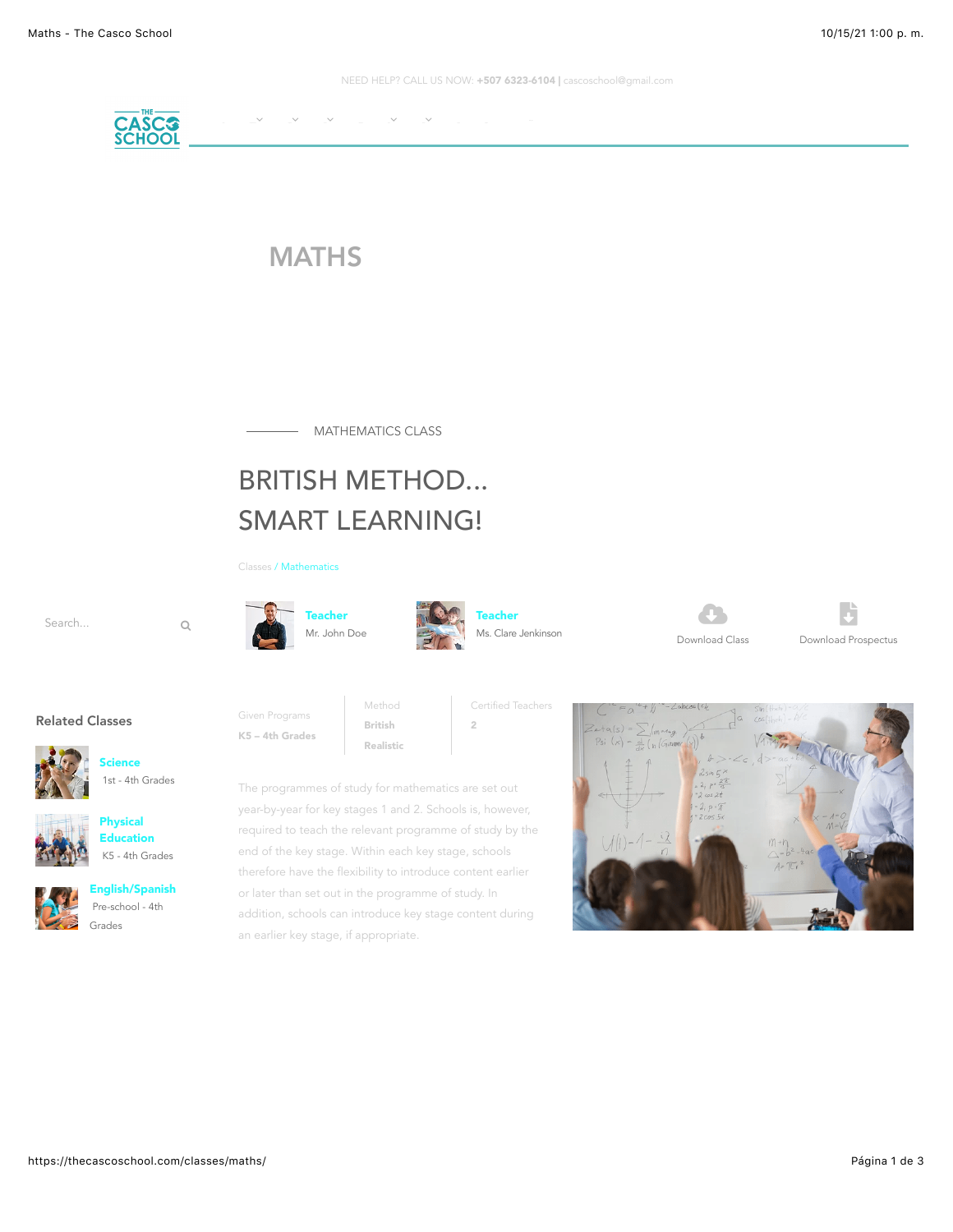#### Maths - The Casco School **10/15/21 1:00 p.m.**

| See Programs by Year | <b>Class Features</b>                                                                            |   |  |  |  |
|----------------------|--------------------------------------------------------------------------------------------------|---|--|--|--|
| Pre-school           | <b>Become Fluent</b>                                                                             |   |  |  |  |
| Kindergarten         | Become fluent in the fundamentals of mathematics, including through varied and frequent practice |   |  |  |  |
| 1st Grade            | with increasingly complex problems over time, so that pupils develop conceptual understanding    |   |  |  |  |
|                      | and the ability to recall and apply knowledge rapidly and accurately                             |   |  |  |  |
| 2nd Grade            |                                                                                                  |   |  |  |  |
| 3rd Grade            | <b>Reason Mathematically</b>                                                                     | ÷ |  |  |  |
| 4th Grade            | <b>Problems Resolution</b>                                                                       | ٠ |  |  |  |
|                      |                                                                                                  |   |  |  |  |
|                      |                                                                                                  |   |  |  |  |

### NOW AVAILABLE!

| Reserve yours before run<br>out! |                                                        |  |  |  |
|----------------------------------|--------------------------------------------------------|--|--|--|
|                                  | <b>▽</b> 2nd Grade Maths-<br>Book<br>□ School T-Shirts |  |  |  |
|                                  | $\boxtimes$ Kindergarten English-<br>Book              |  |  |  |
| <b>Reserve Now</b>               |                                                        |  |  |  |
|                                  |                                                        |  |  |  |

#### Connect with Us!

|--|--|

### Class Development Focus

Mathematics is an interconnected subject in which pupils need to be able to move fluently between representations of mathematical ideas. The programmes of study are, by necessity, organised into apparently distinct domains, but pupils should make rich connections across mathematical ideas to develop fluency, mathematical reasoning and competence in solving increasingly sophisticated problems.

| + Development areas |  |
|---------------------|--|
| Cognitive           |  |
| Creativity          |  |
| Problems Resolution |  |
| Memory              |  |
| Motor Skills        |  |

### MATHS RESOURCES

# Textbooks and supplies

- $\odot$  School Maths books
- ◎ Squared notebooks
- $\oslash$  Rules kit
- $\odot$  Arithmetic book (primary school)
- $\odot$  Algebra book (middle school)
- $\odot$  Sphero Edu Robots (3rd 6th grades)
- $\odot$  Scientific calculator (6th grade)
- $\odot$  Light practices at home

Download Class  $\bullet$ 



TAKE THE FIRST STEP  $\rightarrow$ 



[Admissions](https://thecascoschool.com/admissions/) ) ([Schedule a Tour](https://thecascoschool.com/contact/)